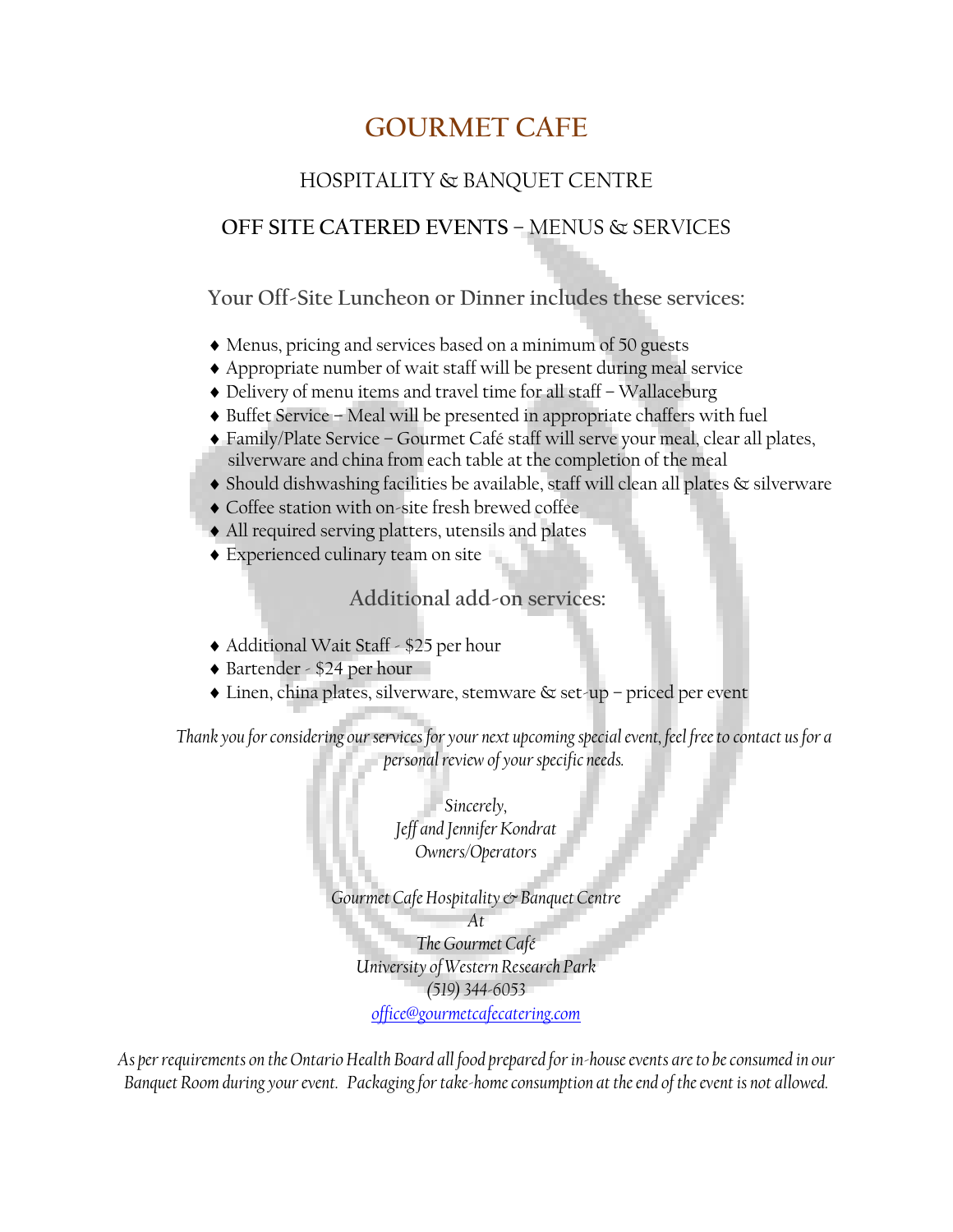## **NAPA VALLEY LUNCH – Buffet Style**

**Assorted Sandwiches, Wraps, Panini & Focaccia**

*Our sandwich platters include grilled chicken, turkey, smoked ham, Montreal smoked meats, Italian deli meats, grilled vegetables, tomato bocconcini, tuna and egg salad sandwiches presented on in-house baked breads and wraps*

**California Spring Mix Salad** 

*…with dried cranberries, sun-flower seeds, almonds, Mandarin oranges and feta, served with a raspberry balsamic vinaigrette*

> **Giardino Pasta Salad** *…with a medley ofcrisp garden vegetables tossed in an herb vinaigrette*

**Grilled, Marinated & Roasted Vegetables** An assortment of grilled zucchini, roasted peppers, marinated mushrooms & Artichokes

> **Mediterranean Potato Salad** *…with olive oil, salt, pepper and herbs*

> > **Fresh Brewed Coffee**

**\$34.50 per person**

ADD ONE OF THE FOLLOWING TO YOUR BUFFET:

Tomato Bocconcini Salad | California Salad | Balsamic Beets | Baby Carrots

**\$4 per person**

SUBSTITUTE ONE OF THE COLD DISH FOR A HOT PASTA:

POMODORO E BASILICO | BOLOGNESE | PASTA ROSA | ARRABBIATA

**\$4 per person**

Cannoli & Fruit | Seasonal Fruit Tray …topped with a mixed berry compote

SWEETS: NY STYLE CHEESECAKE: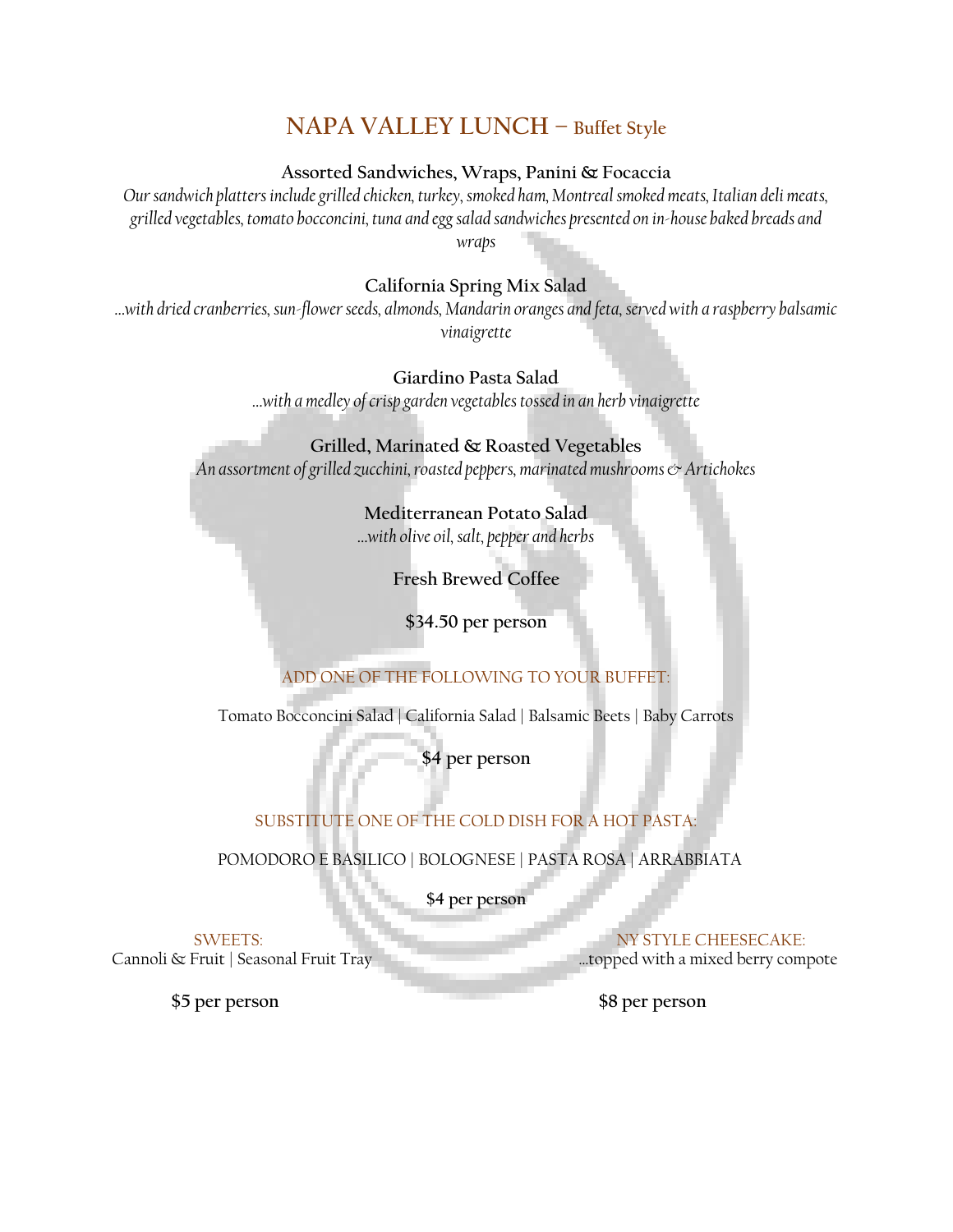### **LIGHT & ELEGANT CELEBRATION Buffet Style Lunch & Dinner**

#### **Pasta of Choice**

*Select one of the following pasta dishes: Pomodoro e Basilico / Bolognese / Arrabbiata / Rigatoni Rosa w/ Peas & Mushrooms* 

#### **Entrée of Choice**

*Select one of the following entree dishes: Mediterranean Chicken / Pollo Parmigiana / Lemon Rosemary Chicken / Pollo Piccata / Chicken Provencal Shaved Beef au Jus / Breaded Beef Florentine / Breaded Beef Parmigiana*

**Served with the following:**

**Seasonal Vegetable Mediterranean Herb Potatoes**  *…prepared as per your request with olive oil, salt, pepper & herbs*

**Garden Tossed Salad**  *…with romaine, crisp greens, cucumbers, shaved carrots & tomatoes & our house Italian Balsamic vinaigrette*

**Home-made Focaccia Bread**

**Fresh Brewed Coffee**

**\$35.95 per person**

SUBSTITUTE FOR ONE OF THE FOLLOWING PASTAS: ARTESIAN PASTA ROLLS | STUFFED PASTA SHELLS | CANNELLONI

**\$4 per person**

ADD ONE OF THE FOLLOWING TO YOUR BUFFET: Tomato Bocconcini Salad | California Salad | Peas & Mushrooms | Baby Carrots

**\$4 per person**

ADDITIONAL HALF ORDER OF ONE OF THE FOLLOWING SECOND ENTRÉES: Shaved Beef au jus w/ mushrooms | Breaded Beef Parmigiana | Mediterranean Shrimp | Coconut Shrimp Eggplant Parmigiana | Sausage with sweet peppers & onions | Breaded Tilapia

**\$6 per person**

Cannoli & Fruit | Seasonal Fruit Tray …topped with a mixed berry compote

SWEETS: NY STYLE CHEESECAKE: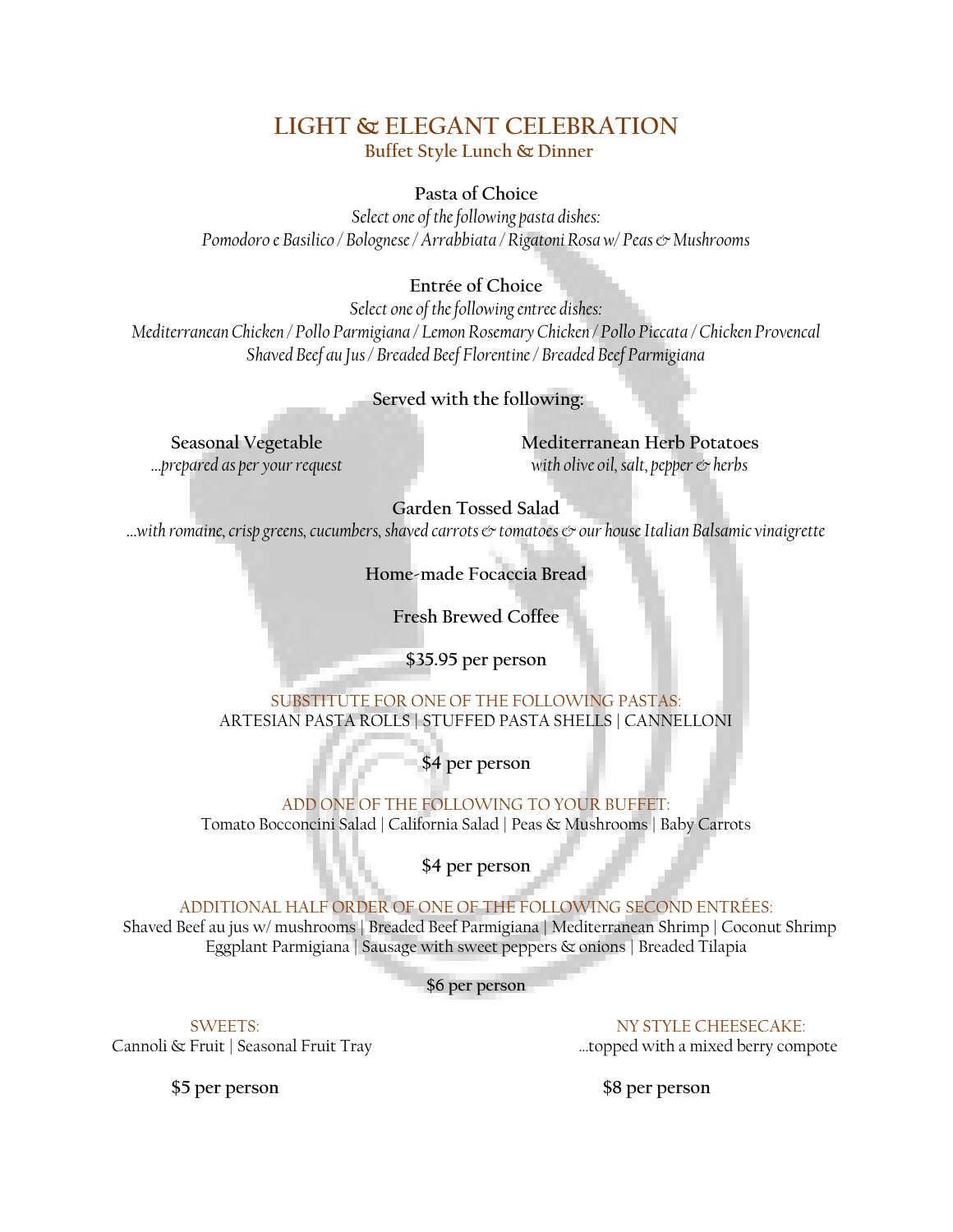## **PLATINUM DINNER BUFFET**

**Antipasto Assortito...served family style**

*Served family style: Antipasto platter with grilled zucchini, roasted peppers, marinated artichokes/mushrooms, olives with feta cheese, prosciutto, melon and bocconcini cheese*

#### **Pasta of Choice**

*Select one of the following pasta dishes: Pomodoro e Basilico / Bolognese / Arrabbiata / Rigatoni Rosa w/ Peas & Mushrooms* 

#### **Entrée of Choice**

*Select one of the following entree dishes: Mediterranean Chicken / Pollo Parmigiana / Lemon Rosemary Chicken / Pollo Piccata / Chicken Provencal Shaved Beef au Jus / Breaded Beef Florentine / Breaded Beef Parmigiana*

#### **Served with the following:**

**Seasonal Vegetable Mediterranean Herb Potatoes**  *…prepared as per your request with olive oil, salt, pepper & herbs*

### **Garden Tossed Salad**

*…with romaine, crisp greens, cucumbers, shaved carrots & tomatoes & our house Italian Balsamic vinaigrette*

**Home-made Focaccia Bread**

**Fresh Brewed Coffee**

**\$43.95 per person**

SUBSTITUTE FOR ONE OF THE FOLLOWING PASTAS: ARTESIAN PASTA ROLLS | STUFFED PASTA SHELLS | CANNELLONI **Additional \$4 per person**

ADD ONE OF THE FOLLOWING TO YOUR BUFFET: Tomato Bocconcini Salad | California Salad | Peas & Mushrooms | Baby Carrots **\$4 per person**

ADDITIONAL HALF ORDER OF ONE OF THE FOLLOWING SECOND ENTRÉES: Shaved Beef au jus w/ mushrooms | Breaded Beef Parmigiana | Mediterranean Shrimp | Coconut Shrimp Eggplant Parmigiana | Sausage with sweet peppers & onions | Breaded Tilapia **\$6 per person**

Cannoli & Fruit | Seasonal Fruit Tray …topped with a mixed berry compote  **\$5 per person \$8 per person**

SWEETS: NY STYLE CHEESECAKE: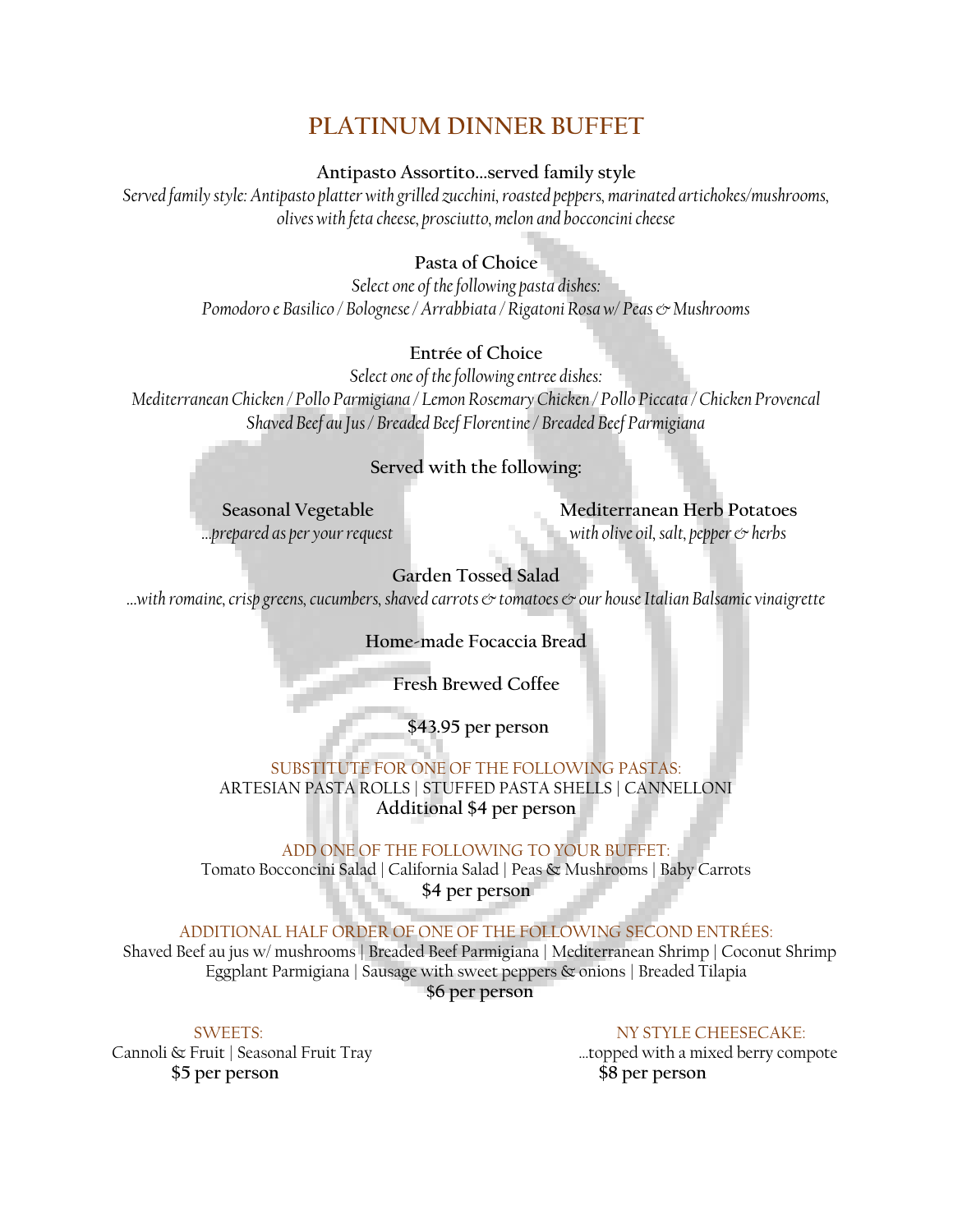## **MEDITERREAN RECEPTION - FAMILY STYLE**

#### **FIRST COURE: Pasta of Choice**

*Select one of the following pasta dishes: Pomodoro e Basilico / Bolognese / Arrabbiata / Rigatoni Rosa w/ Peas & Mushrooms* 

#### **SECOND COURSE: Entrée of Choice**

*Select one of the following entree dishes: Mediterranean Chicken / Pollo Parmigiana / Lemon Rosemary Chicken / Pollo Piccata / Chicken Provencal Shaved Beef au Jus / Breaded Beef Florentine / Breaded Beef Parmigiana*

**Served with the following:**

**Seasonal Vegetable Mediterranean Herb Potatoes**  *…prepared as per your request with olive oil, salt, pepper & herbs*

**Garden Tossed Salad** 

*…with romaine, crisp greens, cucumbers, shaved carrots & tomatoes & our house Italian Balsamic vinaigrette*

**Home-made Focaccia Bread**

**Fresh Brewed Coffee**

**\$40.50 per person**

#### SUBSTITUTE FOR ONE OF THE FOLLOWING PASTAS: ARTESIAN PASTA ROLLS | STUFFED PASTA SHELLS | CANNELLONI | LASAGNA

**Additional \$4 per person**

ADDITIONAL HALF ORDER OF ONE OF THE FOLLOWING SECOND ENTRÉES:

Shaved Beef au jus w/ mushrooms | Breaded Beef Parmigiana | Mediterranean Shrimp | Coconut Shrimp Eggplant Parmigiana | Sausage with sweet peppers & onions | Breaded Tilapia

**\$6 per person**

Cannoli & Fruit | Seasonal Fruit Tray

SWEETS:<br>
Fruit | Seasonal Fruit Tray<br>
Fruit | Seasonal Fruit Tray<br>
MY STYLE CHEESECAKE: